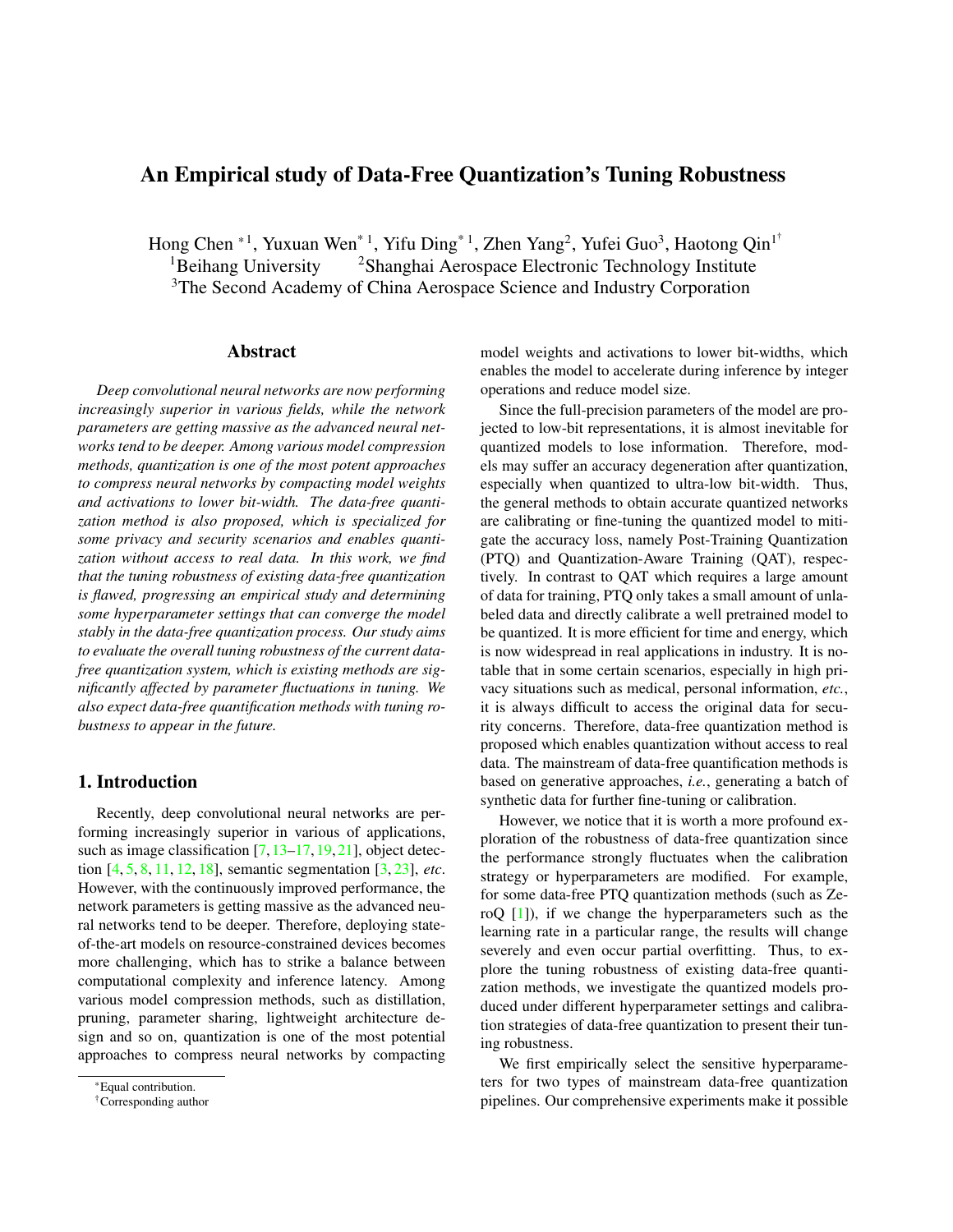**Data-Free Quantization** 

<span id="page-1-1"></span><span id="page-1-0"></span>

Figure 1. As can be seen in the figure, data-free quantization consists of two basic frameworks, PTQ and QAT. Generators are the most important part of them, as we use fake data in many of our methods.

to present optimal hyperparameter settings that can help the model converge stably in the data-free quantization process. Finally, we conclude and categorize the hyperparameters broadly into two levels. We recommend paying more attention to those hyperparameters that would impact the performance while designing and applying data-free quantization approaches. While for those that have neglectable impact, we provide a set of generally functional hyperparameters. Our study aims to evaluate the overall tuning robustness of the current data-free quantization system, which will significantly fluctuate with different hyperparameter settings. While giving recommended settings and analysis, we also expect data-free quantification methods with tuning robustness to appear in the future.

## 2. Related Work

#### 2.1. Data-Free Quantization

The existing data-free quantization mainly includes two major approaches, PTQ and QAT. The main difference between them is whether the quantized model is further trained or not. The PTQ method only calibrates the quantizer, which is often faster and requires less computational resources, while the QAT method fine-tunes the quantized model to achieve higher accuracy. The frameworks are shown in Fig. [1.](#page-1-0) Previous works have been devoted to effective data-free quantization methods. DFQ [\[10\]](#page-6-14), which improves the calibration process through cross-layer equalization, offset absorption, and offset correction; ZeroQ, a zero-shot scheme that allows mixed-precision quantization by generating and optimizing a set of synthetic data. DSG [\[22\]](#page-6-15) relaxes the constraints on the BN layer and uses layer-level sample enhancement with different loss functions to jointly diversify the synthetic samples. GDFQ [\[20\]](#page-6-16) proposes a knowledge-matching generator that can mine the distribution information and boundary knowledge of the data by Gaussian input sampling noise, and it also applies knowledge distillation to calibrate the quantized model better. ZAQ [\[9\]](#page-6-17) is a data-free quantization method based on adversarial learning, and quantization is accomplished by "adversarial" between the generator and the quantization model. Qimera [\[2\]](#page-6-18), which mainly adds the previously ignored boundary information to the generated data, generates synthetic boundary supporting [\[6\]](#page-6-19) samples by using superimposed latent embeddings, while proposing to understand the mapping layer and extracting information from the full precision model.

## 2.2. Data-Free Quantization's Tuning

While calibrating a quantized model using data-free quantization methods, the performance is highly affected by calibration hyperparameters and strategies. To analyse the tuning robustness of data-free quantization methods, we study the following hyperparameters:

Learning rate. For data-free quantization, on the one hand, we need to train the generator to get suitable fake data, and on the other hand, when it comes to a QAT method, the quantized model needs to be retrained, and that's why we need to choose the appropriate learning rate to get the best outputs of our quantized models.

Epochs. For QAT, we set a larger number of training epochs to find better results when fine-tuning. For PTQ, we generally generate a batch of data and then calibrate the quantized model just one time. However, when we repeat the training during the data generation phase it is impossible for us to know exactly which result is better, more epochs perhaps yield worse results by overfitting. Moreover, for model quantization, we have the full-precision model as input, and there is no process of initializing the classification model. As for generative Data-Free Quantization method, we also need to train the generator, and the generator needs to be initialized. If the initialized generator is directly used to fine-tune the quantization model at the beginning, it may be counterproductive.The common solution is to warm up the generator before it can produce helpful samples. Therefore, the warm-up steps refers to the number of rounds set by training the generator separately at the beginning of quantization. Here, warm-up can be regarded as an initialization process for the generator.

Weight decay. We often experience overfitting of the training dataset, and weight decay can prevent such overfitting. This hyperparameter is involved in the fine-tuning phase of the quantized model in the QAT method.

Batch size. If we don't use batch training in Data-Free Quantization, we need to input all the data to the network at once during training, and then calculate the loss and update the weights. When increasing the batch size, the gradient of the Data-Free Quantization models would be more stable, and this is because the variance of the samples will be reduced and the gradient will be more accurate as a result. For instance, in ZeroQ scheme, We believe that the critical batch size is the batch size of the fake data. On one hand it determines the amount of fake data, on the other hand it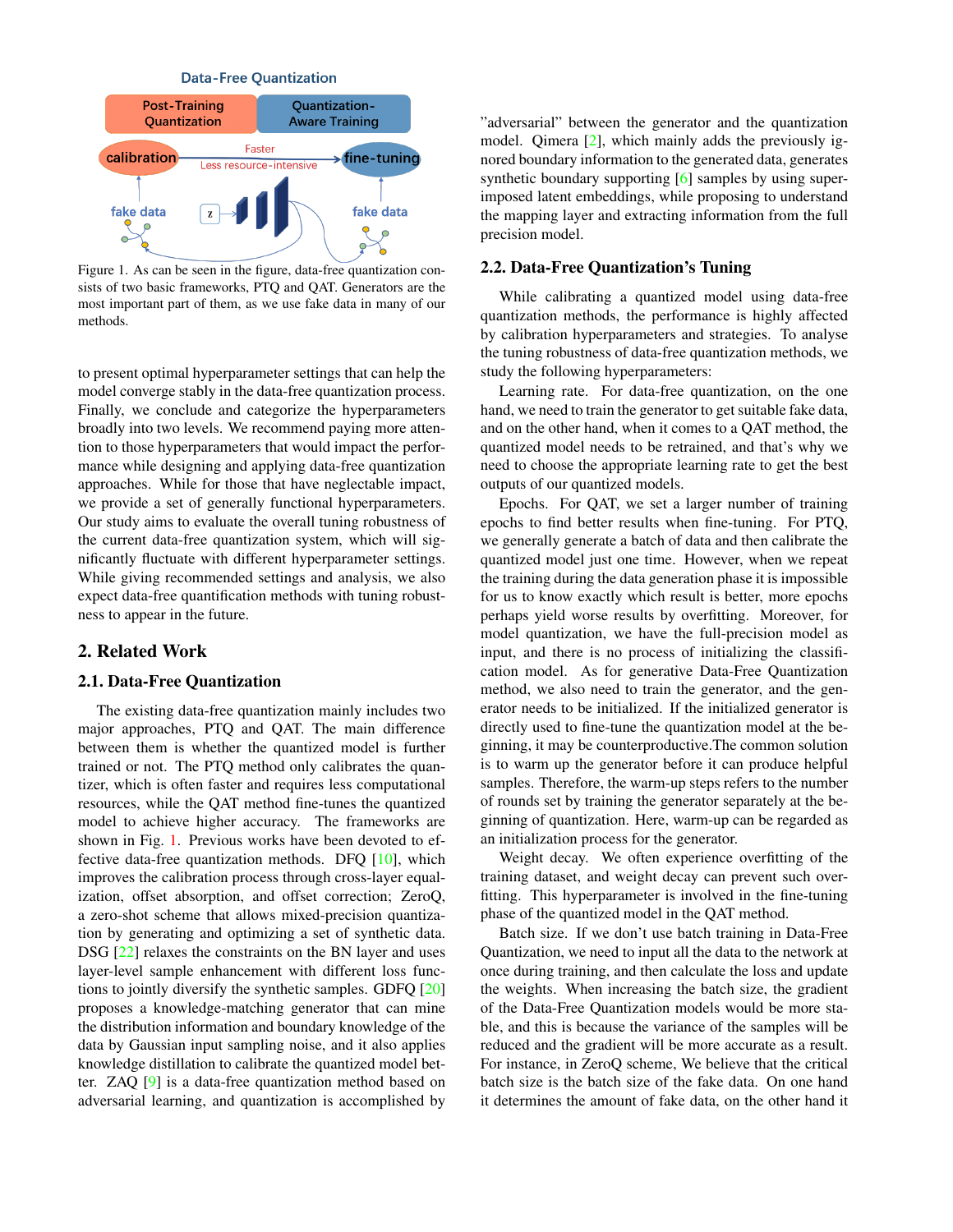may affect the distribution characteristics of the fake data.

## 3. The Study of Turing Methodologies in Existing Data-Free Quantization

To study the tuning robustness of Data-Free Quantization, we should first reproduce its low robustness performance and then explore it in depth.

## 3.1. Robustness Observation for the Tuning Settings

We noticed that the data-free quantization method is sometimes sensitive to specific hyperparameters. It means that some hyperparameters are poorly robust. It is possible that a small change can drastically affect the accuracy of the quantized model. For this reason, we want to use a systematic approach to find the hyperparameters of low robustness. The two mainstream methods correspond to different types of hyperparameters. We can select these essential hyperparameters separately to study their commonalities and differences. For example, the generated data's batch size is involved in both PTQ and QAT methods. For these all hyperparameters, we make small perturbations to explore their impact on the final results to find the critical sensitive hyperparameters. Also, we can set different quantization bits and backbone networks to find some acute settings. According to the theoretical analysis, we believe that lower bits are more sensitive relative to higher bits. The backbone network with a more significant number of parameters is more sensitive relative to smaller backbone networks.

## 3.2. Tuning of Post-Training Quantization

The ZeroQ scheme is one of the most typical PTQ methods, with high accuracy and fast quantization speed. We selected the ZeroQ schemes as representatives of the PTQ methods. For the PTQ method, the critical phase is the one that generates the fake data, and the hyperparameters are mostly concentrated in this part. For example, the batch size(batch\_size) and the number of batches(num\_batch) represent the size of each batch of generated data and the number of samples, respectively. They are two crucial hyperparameters that represent the generated data. The generated data are obtained from training, and hyperparameters such as the learning rate(opt\_lr) during training are also particularly important. There are also hyperparameters for the ZeroQ scheme, including the minimum learning rate(sch min lr) and scheduler patience(sch patience), which represent the lower bound on the learning rate of all param groups and the number of epochs with no improvement after which learning rate will be reduced. On the other hand, the epochs at distillation(distillation epochs) represent the extent to which the fake data are trained and may also impact the results. The wrong settings of all the above hyperparameters may lead to model failure, one of the key factors determining its robustness.

#### 3.3. Tuning of Quantization-Aware Training

For the QAT method, the most representative one is the GDFQ scheme. It has higher accuracy and can perform the quantization task well, even in the low-bit case. In addition to generating fake data, there is fine-tuning of the quantized model in the QAT method. Therefore this part also involves hyperparameters like the learning rate, but for a different purpose. So there are more types of hyperparameters in the QAT method. The QAT method generally uses the generated data to continuously fine-tune the quantized network and optimizes the generator simultaneously, unlike the PTQ method, which generates fake data in a single pass. So the batch size(batch\_size) may not have the same impact on quantization as PTQ. Compared to the distillation epochs and learning rate mentioned above, there are also corresponding warm-up epochs(warmup epochs) and learning rate of generator(lr\_G) here. In addition, there is also the learning rate of the optimizer $(lr_S)$ , which refers to the learning rate when fine-tuning the quantized model. What's more, we noted that the weight decay(weight Decay) and decay rate of generator (decay Rate G) regarding the learning rate scheduler and optimizer might also impact quantization. Those as mentioned above are the key hyperparameters for the QAT method and may affect the robustness of the scheme.

After the above evaluation, we can observe some key sensitive hyperparameters. Next, we should investigate how the hyperparameters affect the final quantization accuracy for certain sensitive or generally significant cases, which can give us more comprehensive information about its robustness when tuning. We can extensively adjust the values of crucial hyperparameters and explore trends in the variation of results. In addition, we can find some tuning strategies for data-free quantization.

## 4. Experiments and Analysis

In past studies, we would generally only refer to the hyperparameter settings given. However, we can perturb these hyperparameters to evaluate the hyperparameters' sensitivity and the model's robustness.

## 4.1. Experiments Settings

In this section, we will conduct an experimental analysis to give researchers a clearer understanding of the hyperparameters applied to the data-free quantization and a trace when tuning the model. We choose two representative methods: one is ZeroQ for PTQ, using ResNet18 and ResNet50 as backbone networks, for experiments on the ImageNet dataset; the other is GDFQ for QAT, for which we use ResNet20 as backbone networks, tuned on the CIFAR-100 dataset.

For ZeroQ, we chose six tuning directions, namely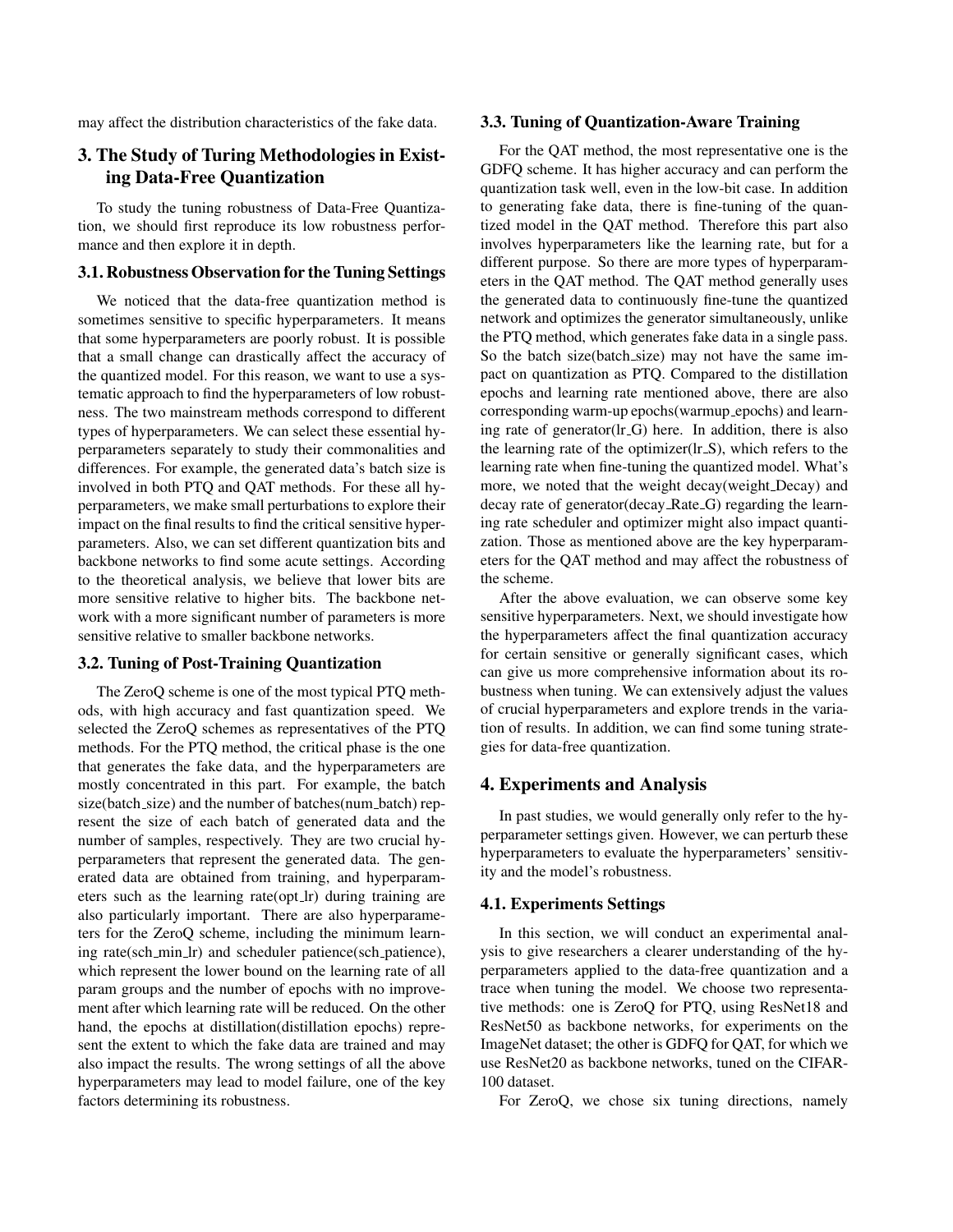<span id="page-3-0"></span>

Figure 2. We based on ResNet18 with 4-bit quantization and tuned corresponding ranges of batch\_size, num\_batch, opt\_lr, sch\_min\_lr, sch patience, and distillation epoch on ZeroQ, and repeated the experiments on 6-bit and 8-bit to obtain the model results.

batch size, num batch, opt lr, sch min lr, sch patience, and distillation epochs, for which we applied certain perturbations respectively, and the specific hyperparameters are shown in Tab. [1.](#page-4-0) The corresponding results will be shown in Fig. [2](#page-3-0) and Fig. [4.](#page-4-1)

For GDFQ, we also choose six hyperparameters, namely batch size, warmup epochs, lr S, lr G, decay Rate G, and weight Decay, to which we applied specific perturbations shown in Tab. [1](#page-4-0) respectively. The corresponding results are shown in Tab. [2.](#page-4-2)

From the results, we can see that in ZeroQ scheme, opt lr and distillation epochs have more effects on the model; in GDFQ scheme, the perturbations of lr.S, lr.G, and warmup epochs have more impact on the model. In addition, we found that the tuning robustness of the lower bit quantization was poor. For the ZeroQ scheme, 4-bit quantization is challenging to achieve more satisfactory results, and tuning robustness is naturally insufficient. At the same time, the fluctuations in results in the QAT method are also more pronounced for the 4-bit case. The following section will conduct further experiments on these hyperparameters that significantly impact data-free quantization. The following section will be: first, we will do further experiments to show the effect of the most significant learning rate on the model. Secondly, we will show the impact of epochs. Finally, we will conclude with the experimental results and



Figure 3. We based on ResNet50 with 4-bit quantization and tuned corresponding ranges of batch\_size, num\_batch, opt\_lr, sch\_min\_lr, sch patience, and distillation epoch on ZeroQ, and repeated the experiments on 6-bit and 8-bit to obtain the model results.

effects of other hyperparameters more commonly used in data-free quantization.

### 4.2. Impact of Learning Rate

## 4.2.1 Impact on Quantization-Aware Training

In the QAT method, we fine-tune the quantized model simultaneously to train the generator to serve the fine-tuning process better. We noticed that the training of the two parts is relatively independent. With independent parameters update procedures, different learning rates can be set. The impact of lr<sub>-S</sub> is similar to training a convolutional neural network for classification. It controls the speed of parameters update and also affects the result. What is specific is the setting of lr G, which may affect whether the generator can successfully become "warm" in the warm-up session and whether the update of the quantized model and the update of the generator can be synchronized in the further joint training process. In the first phase of the experiments, we also saw that the effect of lr G is more significant.

Based on the hyperparameter settings of the GDFQ source code, we choose CIFAR-100 as the original dataset, ResNet20 and ResNet56 as the backbone network, and quantize the weights and activations to 4 bits. The original lr S is set to 0.0001, lr G is set to 0.001, and the value of lr G is adjusted to the original 0.01, 0.05, 0.1, 0.2, 0.5, 2,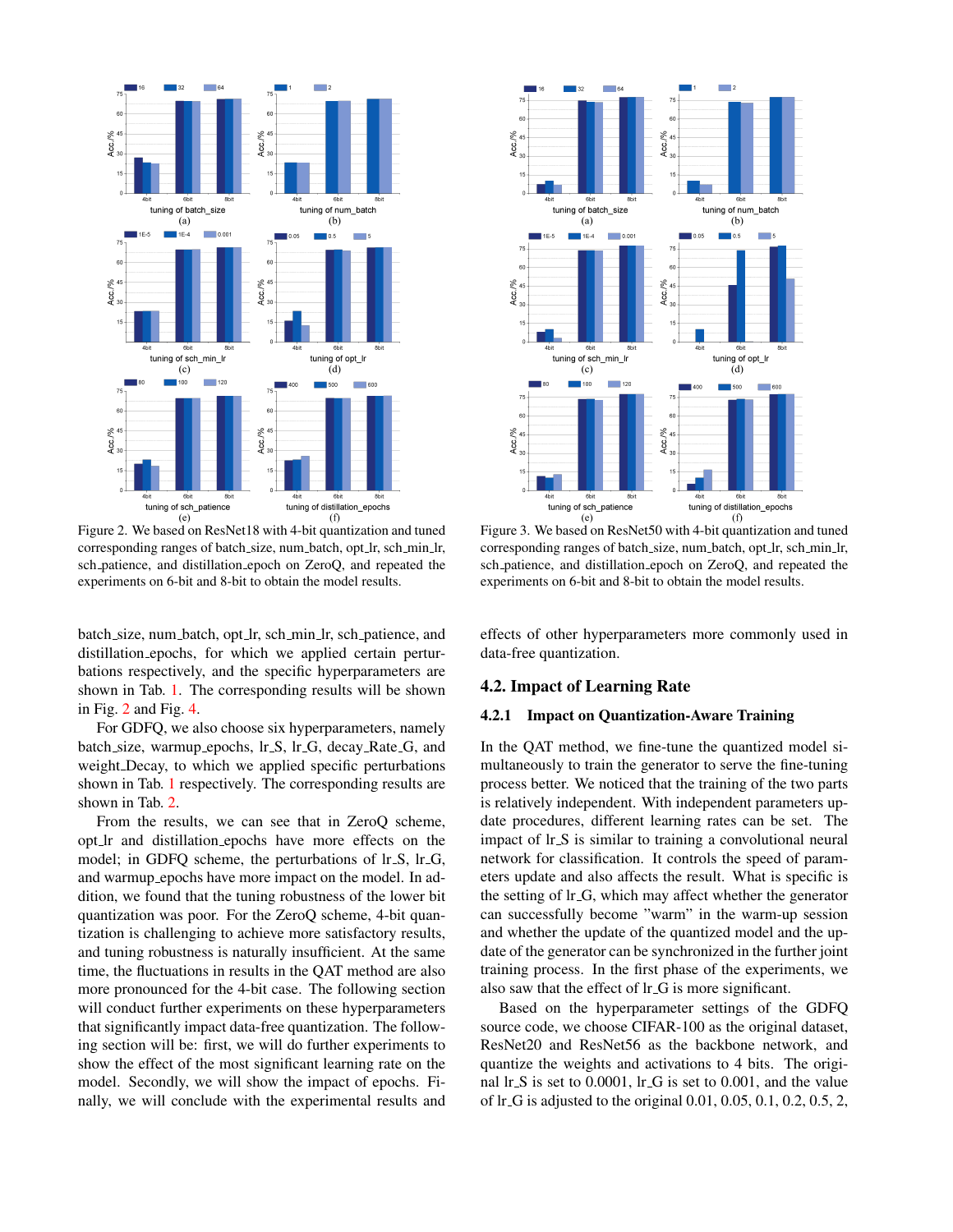<span id="page-4-0"></span>

| PTQ   batch_size                 | num_batch | opt_lr                   | sch_min_lr     | sch_patience | distillation_epochs |
|----------------------------------|-----------|--------------------------|----------------|--------------|---------------------|
| tuning $[160, 240]$              | [1, 2]    | [0.05, 5]                | $[1e-5, 1e-4]$ | [80, 120]    | [400, 600]          |
|                                  |           |                          |                |              |                     |
| $QAT$   batch_size warmup_epochs |           | $\mathbf{lr}.\mathbf{S}$ | $lr$ - $G$     | decay_Rate_G | weight_Decay        |

Table 1. We specify a range for batch size, warmup epochs, lr S, lr G, decay Rate G, weight Decay, batch size, num batch, opt lr, sch min lr, sch patience, and distillation epochs, and then adjust them. Suppose the accuracy is affected even in such a small range. In that case, it is necessary to focus on the hyperparameters that significantly impact the model and investigate them further.

<span id="page-4-2"></span>

| #Bits          | <b>Baseline</b> | batch_size |                         | warmup_epochs |                                         | lrS   |                 | $lr_{-}G$            |       | decay_Rate_G weight_Decay |                       |        |       |
|----------------|-----------------|------------|-------------------------|---------------|-----------------------------------------|-------|-----------------|----------------------|-------|---------------------------|-----------------------|--------|-------|
|                |                 | 160        | 240                     |               | 8                                       |       |                 | $1e-5$ $1e-3$ $1e-4$ |       | $0.01$ 0.08               | $0.12$   1e-5 1e-3    |        |       |
| $\overline{4}$ | 63.59           |            | $63.16$ $63.52$ $63.26$ |               | 63.36   61.62 62.29   54.73 61.6   63.7 |       |                 |                      |       |                           | $63.58$   62.87 62.67 |        |       |
| $\sigma$       | 69.07           | 69.12      | 69.04                   | 69.14         | 69.06                                   |       | $69.36$ $69.04$ | 69.01                | 69.2  | 69.15                     | 68.91                 | 69.02  | 69.08 |
| 8              | 70.43           | 70.37      | 70.32                   | 70.4          | 70.46                                   | 70.29 | 70.43           | 70.18                | 70.31 | 70.32                     | 70.36                 | 170.26 | 70.29 |

Table 2. We separately adjusted the hyperparameters of the data-free quantization according to the hyperparameter perturbation range shown in Tab. [1.](#page-4-0) We obtained the corresponding accuracy of GDFQ, and the results are shown in this table. We noted that the model is more susceptible in the case of lower bit-width quantization and more stable in the case of higher bit-width. We have blacked out the data in the table that has changed significantly.

<span id="page-4-1"></span>

Figure 4. We conducted a more comprehensive review of lr<sub>-G</sub> to explore further how much its change would affect the model. We adjusted lr G from 0.01 times of baseline to 100 times of baseline based on ResNet20 and ResNet56, respectively, using 4-bit quantization, and the results are displayed in Fig. As can be seen, although the accuracy of ResNet56 is greater at the highest point, its fluctuation is correspondingly greater, indicating that the robustness of GDFQ for lr G adjustment is not outstanding under ResNet56. In contrast, its robustness for lr G adjustment is better under ResNet20.

5, 10, 20, 50, 100 times, and compare the training results, that is shown in Fig. [4.](#page-4-1)

These experiments show that too small or too large lr G is not conducive to quantization. When lr G is set too large, the number of times the model is optimized will be significantly reduced during the training process. It will be challenging to improve the accuracy at an earlier stage further. For example, when  $\text{lr}_-G$  is 50 times and 100 times the original value, there will be no accuracy improvement after the ninth and second rounds, respectively. Of course, we do not rule out that the model will reach a new extreme point at a specific time when training continues, but this is not what we hope to get. When  $\text{lr}\text{-}\text{G}$  is set too small, we notice that the average time required for every two accuracy improvements increases, which means that the training is slowed down. The final performance is that the quantization accuracy does not meet expectations. Comparing the results of the two backbone networks, we also noticed that for a network with more parameters, the optimal setting value of lr G is also higher. For ResNet20, the best lr G is about 0.001, while ResNet56 is about is 0.005.

For lr<sub>-S</sub>, we noticed in the previous experiments that it is also a sensitive hyperparameter. For further study, we set the quantized bits to 4, the backbone networks to ResNet20, and the original dataset is CIFAR-100. Then, we change the value of lr\_s to 0.01, 0.05, 0.1, 0.2, 0.5, 2, 5, 10, 20, 50, 100 times the original. As shown in Fig. [5,](#page-5-0) although the optimizer's learning rate and the generator's learning rate may differ mechanistically on the final quantization results, there is also an optimal set point for lr S. Besides, we find that the impact of too large lr S on the results is more significant compared to too small lr\_S.

### 4.2.2 Impact on Post-Training Quantization

In the PTQ method, we set the quantized bits to 6, the backbone networks to ResNet18 and ResNet50, and the original dataset is IamgeNet. Based on the benchmark-setting, the learning rate is extensively adjusted to 0.1, 0.2, 0.3, 0.4, 0.5, 0.6, 0.7, 0.8, 0.9, 1.0, 2.0, 4.0, and the results are displayed in Fig. [5.](#page-5-0) We can see that under the backbone of ResNet50, the learning rate adjustment has a significant impact on the model. Starting from a relatively low learning rate and gradually increasing the learning rate upwards, we can get an increasing and then decreasing accuracy curve like PTQ. A lower learning rate adjusts too slowly at a certain epoch,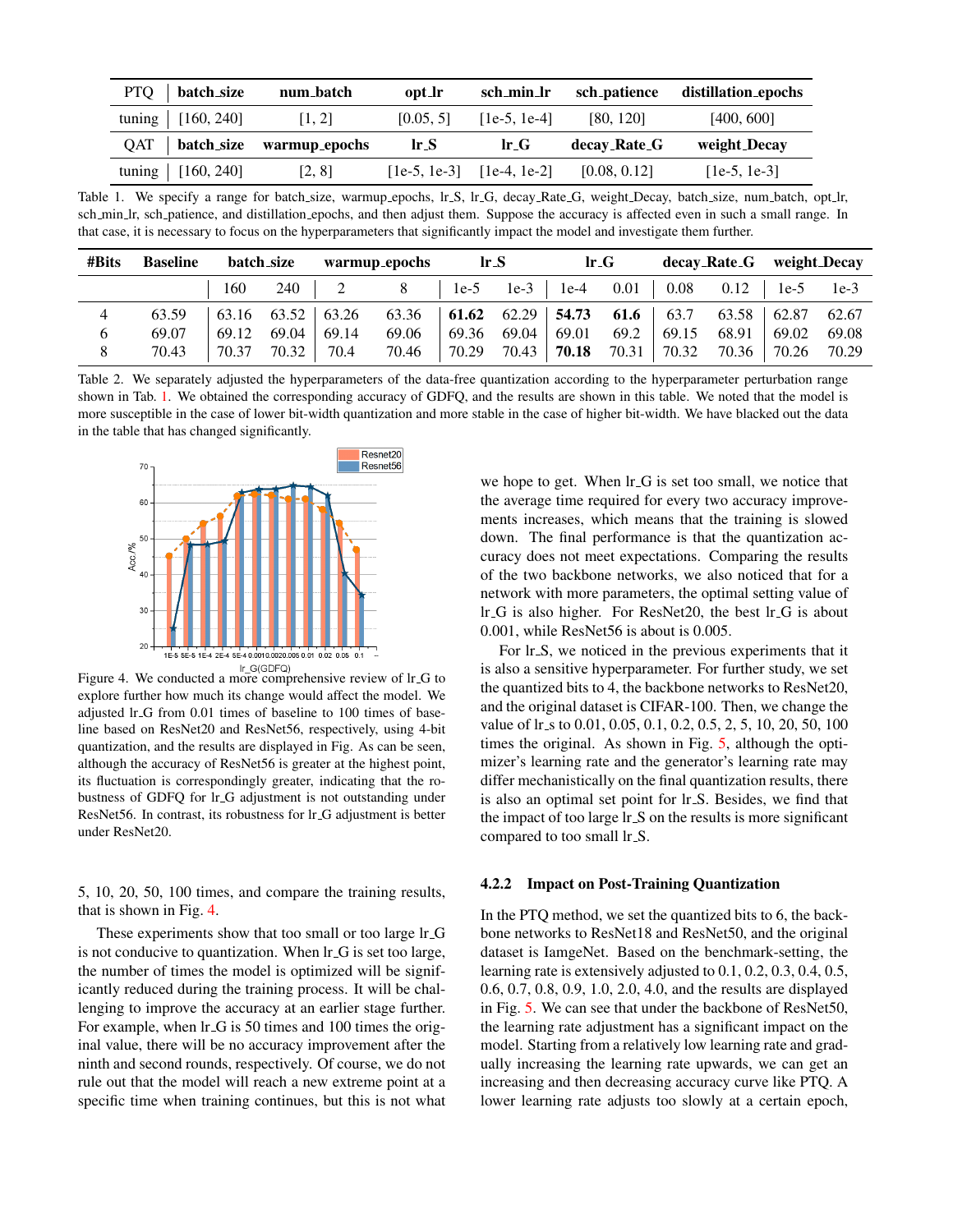<span id="page-5-0"></span>

Figure 5. These four figures show our in-depth study of some of the sensitive hyperparameters. In (a), we adjusted lr S to 0.01x to 100x the original, and GDFQ responded to this series of adjustments. In (b), we changed opt lr from 0.1 to 4 and conducted ZeroQ's experiments on ResNet18 and ResNet50, respectively. In (c), we increased the warm-up epochs from 0 to 64 and observed the different responses of GDFQ to this perturbation under ResNet20 and ResNet56, respectively. In (d), we adjusted the distillation epochs from 50 to 1000 based on ZeroQ under ResNet18 and ResNet50, respectively.

making the final learning very limited. However, a larger learning rate is also undesirable because if the learning rate is set very large at the beginning, it will be difficult to offset the effect when the learning is in the incorrect direction.

However, for ResNet18, we can see that the robustness of the data-free quantized model is better. The change of the learning rate does not have any substantial impact on its accuracy because the network of ResNet18 itself is smaller and has fewer layers. Hence, the number of layers for quantization is also smaller. Therefore, the loss associated with quantization is minor, so when we change the learning rate, the results on ResNet18 show that the accuracy does not decrease. At the same time, since the network is more uncomplicated than ResNet50, the general accuracy is lower, but the stability in most cases makes PTQ (ZeroQ) almost perfectly robust on ResNet18.

## 4.3. Impact of Quantization Epochs

For the PTQ method, the impact of epochs comes mainly from the distillation stage. While for the QAT method does not have a separate distillation phase but a separate warmup phase. Therefore, for PTQ and QAT, "the impact of epochs" refers to distillation epochs and warm-up epochs, respectively.

### 4.3.1 Impact of Warm-up Epochs

We change the setting of warm-up steps(warmup epochs) to study the necessity of warm-up, and set the warm-up steps to 0, 1, 2, 3, 4, 8, 16, 32, 64. And we compare the training results, shown in Fig. [5.](#page-5-0)

Compared with other hyperparameters, the number of warm-up steps has less impact on the final quantization accuracy, but it is not entirely without influence. First, it is easy to notice that when no warm-up phase is set, *i.e.*, when the warm-up step is 0, the results are the worst, with a difference of about 2-3 percentage points, which means that a warm-up is necessary.

#### 4.3.2 Impact of Distillation Epochs

For PTQ (ZeroQ), we use the backbone of ResNet18 and ResNet50, respectively, and adjust the distillation epoch from 50, to 100, 200, 450, 500, 550, 700, 850, 1000, and the results are shown in Fig. [5](#page-5-0) . It can be seen that under ResNet50, the fluctuation of the data-free quantization model is larger compared to that under ResNet18. Meanwhile, since the ResNet50 network is larger and more complex, it requires larger training batches to reach the maximum point, which is why the maximum point of ResNet18 appears earlier than that of ResNet50. Meanwhile, same as the warmup epochs in the above section, since the ResNet18 network is smaller and simpler, it is easier to complete the quantization, which is influenced by the relevant hyperparameters.

## 5. Conclusion

This work studies the tuning robustness of existing datafree quantization methods by empirically evaluating and analyzing various hyperparameters settings. We find that among settings of tuning, the learning rate, especially those associated with the generation phase, are essential hyperparameters that have a more significant effect on the performance of quantized models. Besides, some hyperparameters can be adjusted within a specific range without substantially impacting the overall performance. We also noted that the robustness of the QAT method is overall better than PTQ. Moreover, for larger models or lower bit-with, the ideal quantization are more challenging to achieve. In this case, its tuning robustness also seems to be lower. The ideal setting for epochs-like hyperparameters tends to get slightly larger as the size increment of the quantized model. Our study aims to evaluate the overall tuning robustness of the current data-free quantization system, which significantly fluctuates with different hyperparameter settings. While giving recommended settings and analysis, we expect datafree quantification methods with tuning robustness to appear in the future.